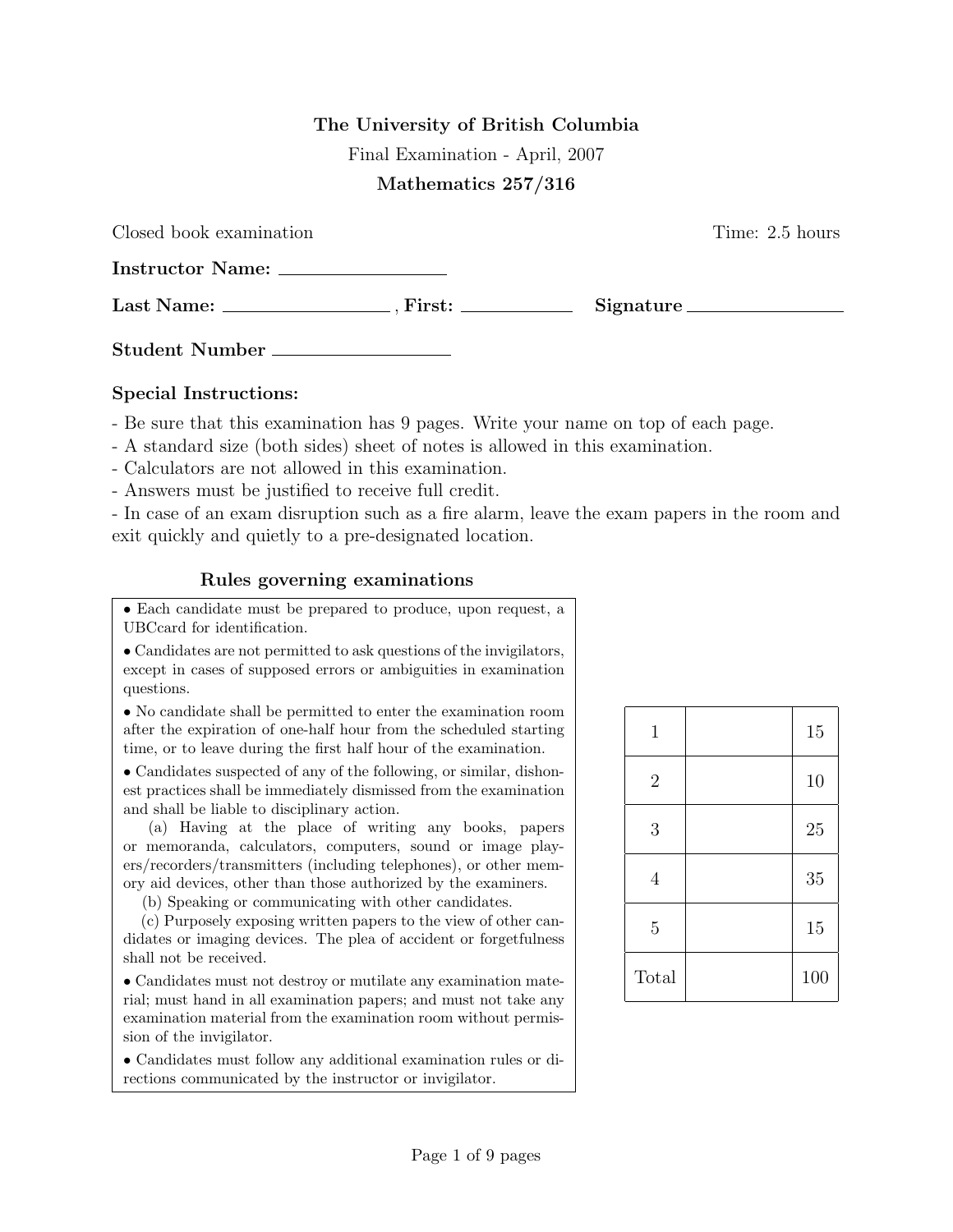[15] 1. a) Find the Fourier sine series of the function

$$
g(x) = \begin{cases} x & \text{if } 0 \le x < 1 \\ 0 & \text{if } 1 \le x \le 2 \end{cases}
$$

b) Sketch the graph of the function to which the series converges over at least two periods. On your graph, specify the points  $x$  where Gibbs phenomenon occurs.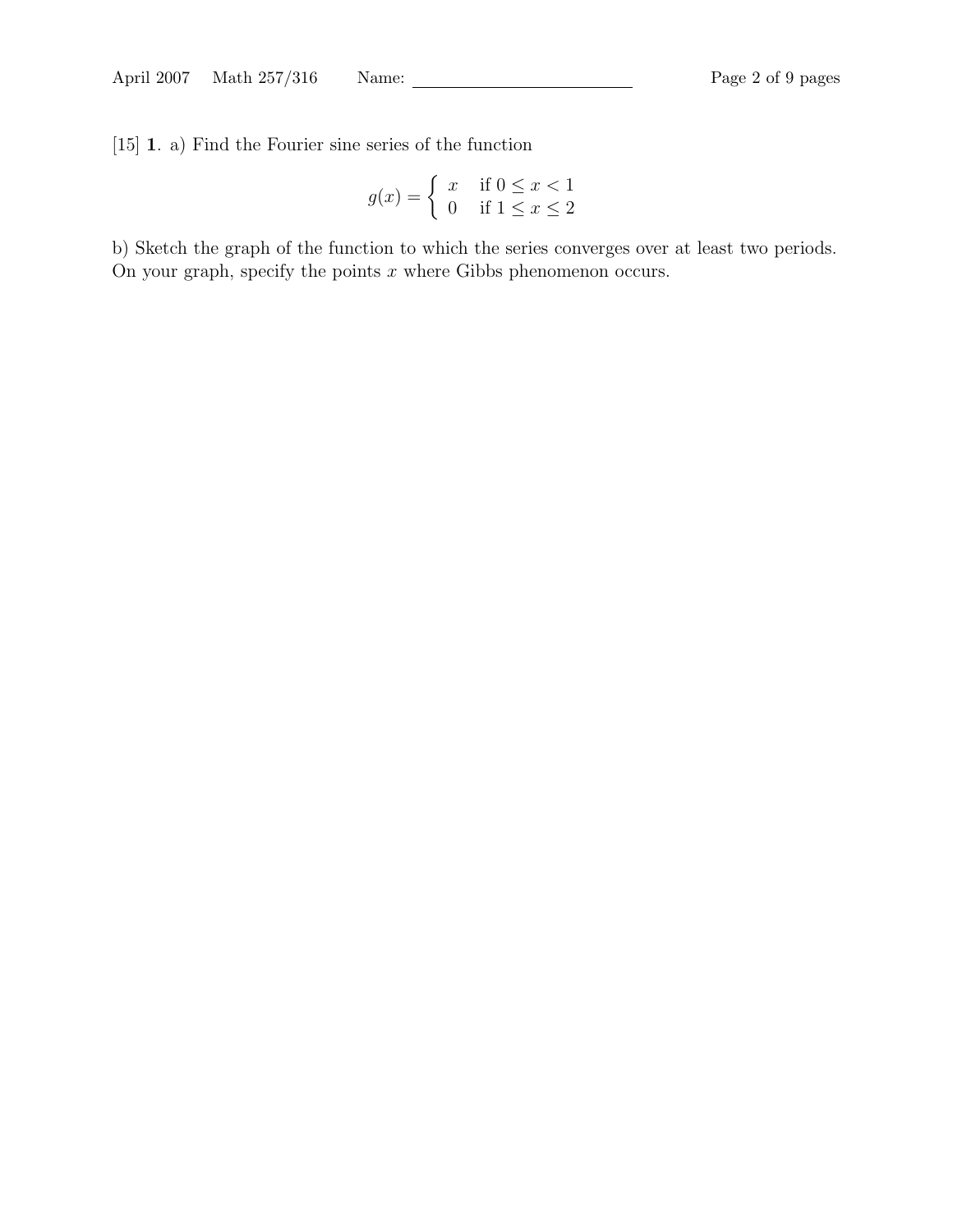[10] 2. Consider an elastic string of length L whose ends are held fixed, and with a given  $a^2$ . The string is set in motion from its equilibrium position with an initial velocity  $g(x)$ .

a) Write the initial boundary value problem satisfied by the displacement  $u(x, t)$  of the string.

b) Assume now that  $L = 2$  and  $a = 1$ . Find  $u(x, t)$  when  $g(x)$  is the function given in Problem 1:

$$
g(x) = \begin{cases} x & \text{if } 0 \le x < 1 \\ 0 & \text{if } 1 \le x \le 2 \end{cases}
$$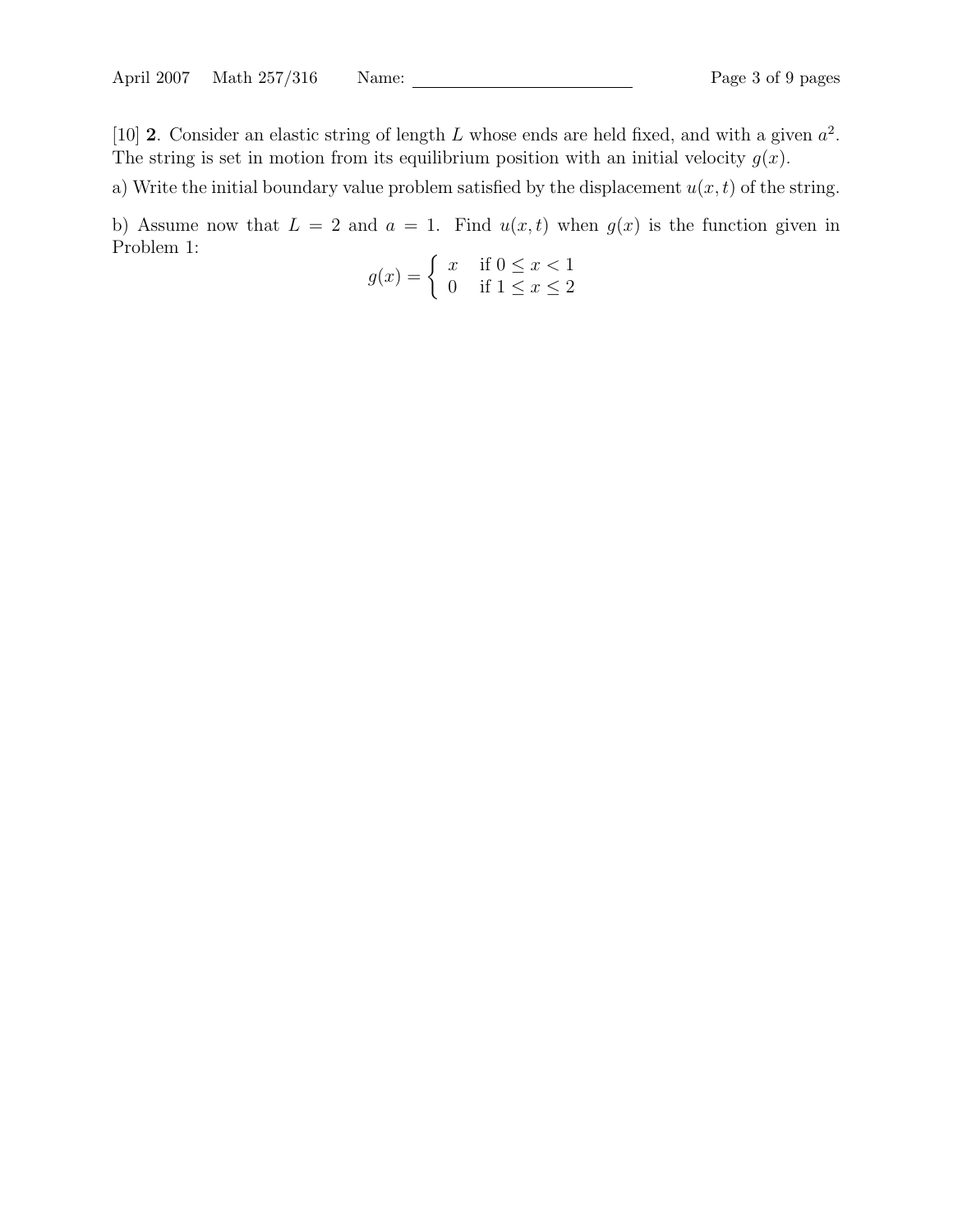[25] 3. Find the general solution of the following boundary value problem in the semi-infinite strip  $\{(x, y)$ ;  $0 < x < 1, y > 0\}$ :

$$
\begin{cases}\n\Delta u = 0, & \text{for all } 0 < x < 1, y > 0 \\
u_x(0, y) = 0, & u_x(1, y) = 0 \quad \text{for all } y > 0 \\
u(x, 0) = f(x), & u(x, y) \text{ bounded as } y \text{ approaches } \infty \text{ for all } 0 < x < 1\n\end{cases}
$$

(use separation of variables).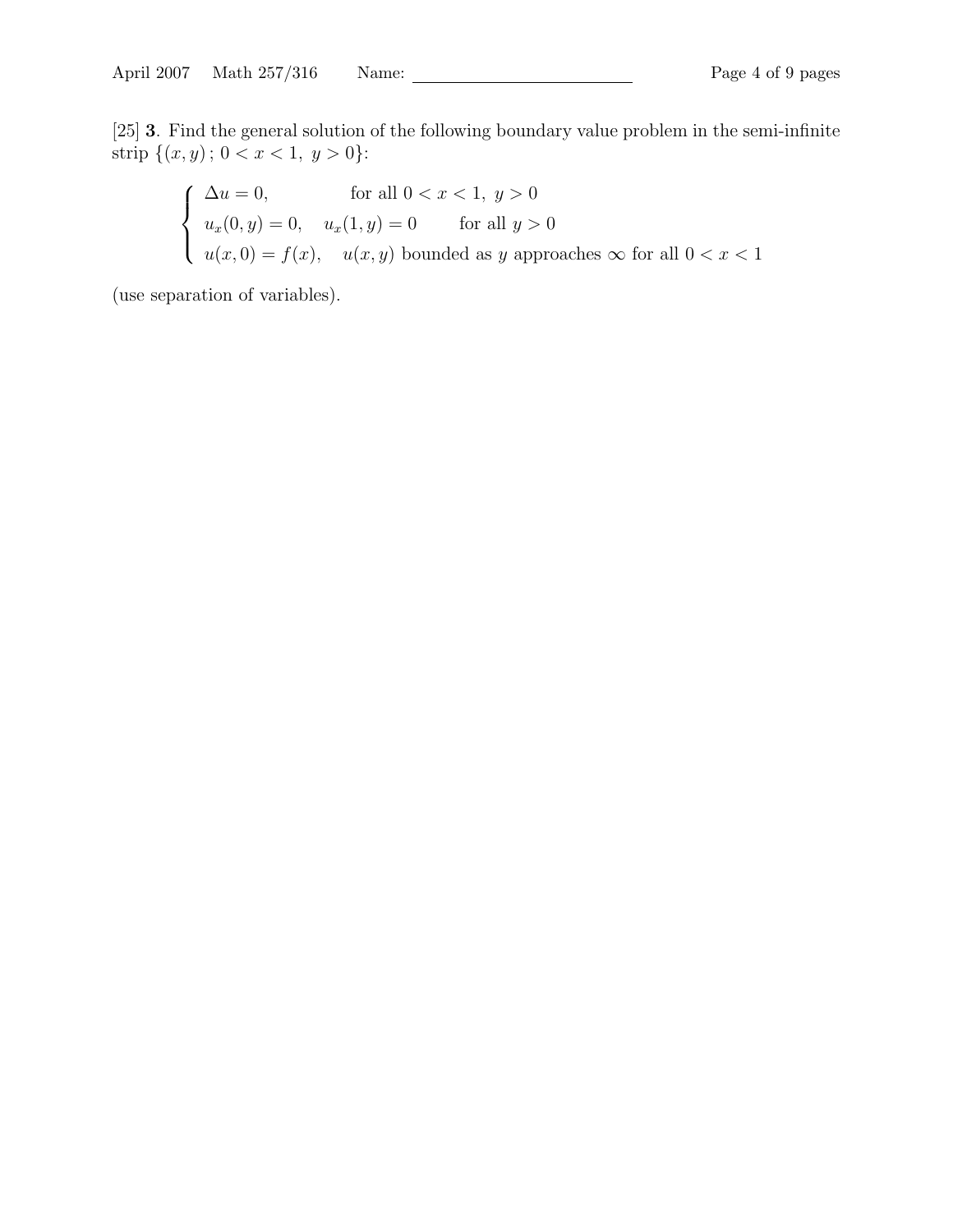[35] 4. a) Determine the form of the eigenfunctions and the equation satisfied by the eigenvalues of the following Sturm-Liouville problem:

$$
y'' + \lambda y = 0, \qquad 0 < x < 1
$$
\n
$$
y(0) = 0, \quad y(1) + 2y'(1) = 0
$$

Show that there exists an infinite sequence  $\lambda_n$  of eigenvalues and estimate  $\lambda_n$  for large values of  $\boldsymbol{n}.$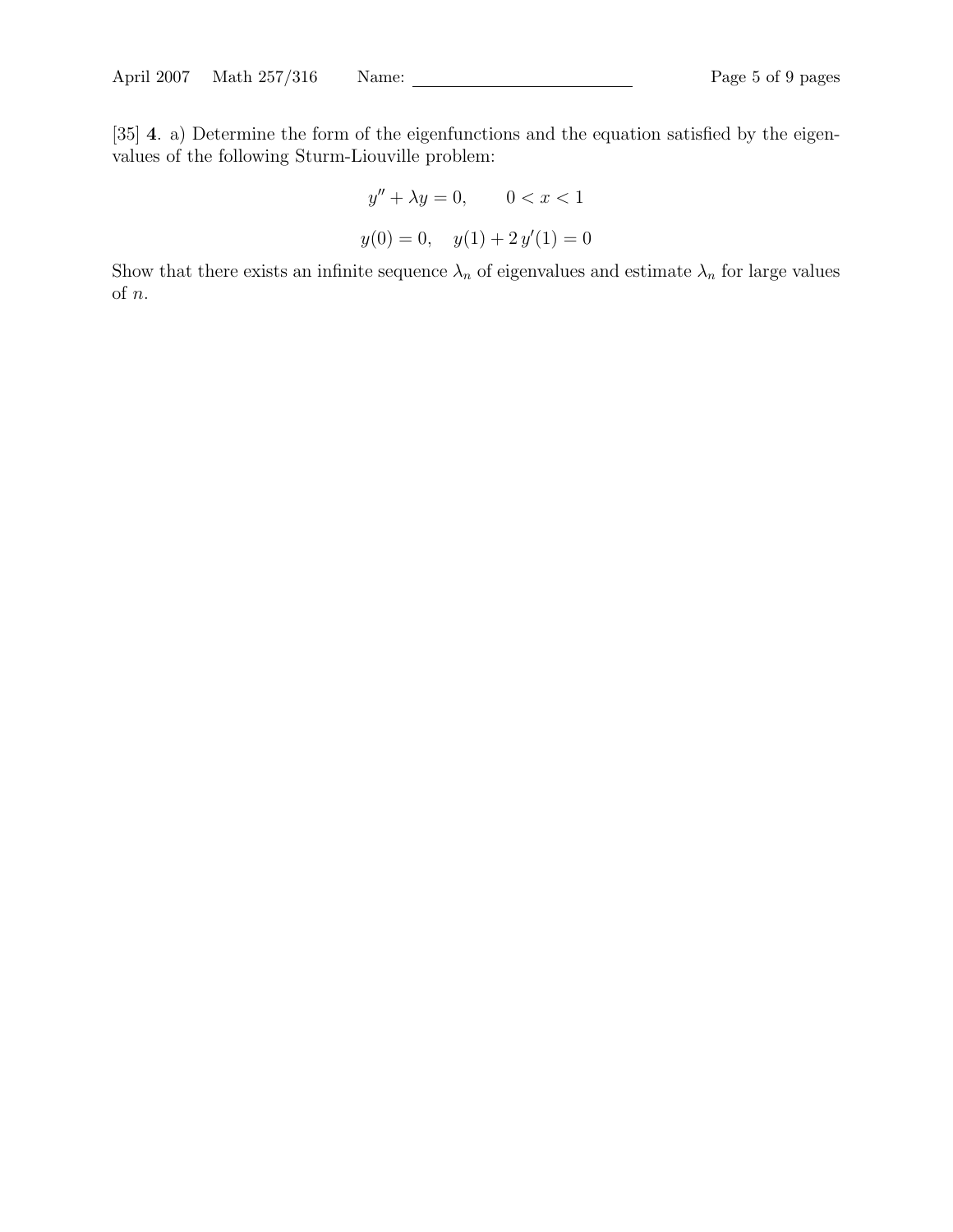b) Express the function

$$
f(x) = x, \qquad 0 < x < 1
$$

as a series of eigenfunctions of this Sturm-Liouville problem (you may normalize the eigenfunctions first).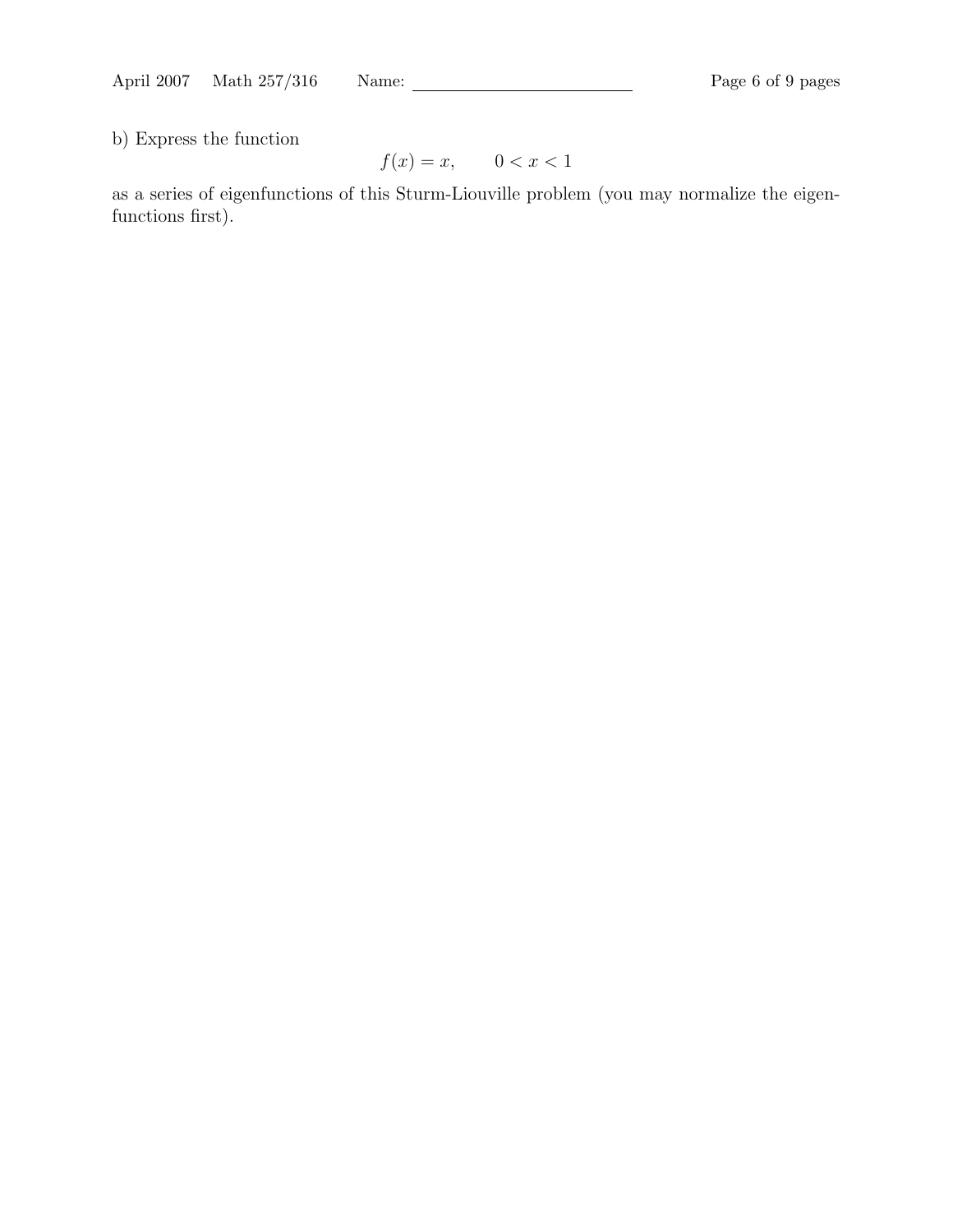c) Find the solution of the following non-homogeneous initial boundary value problem (you may use your answers to parts (a) and (b)):

$$
\begin{cases}\n u_t = u_{xx} + xt & 0 < x < 1 \quad t > 0 \\
 u(0, t) = 0 & t > 0 \\
 u(1, t) + 2u_x(1, t) = 0 & t > 0 \\
 u(x, 0) = 0 & 0 < x < 1\n\end{cases}
$$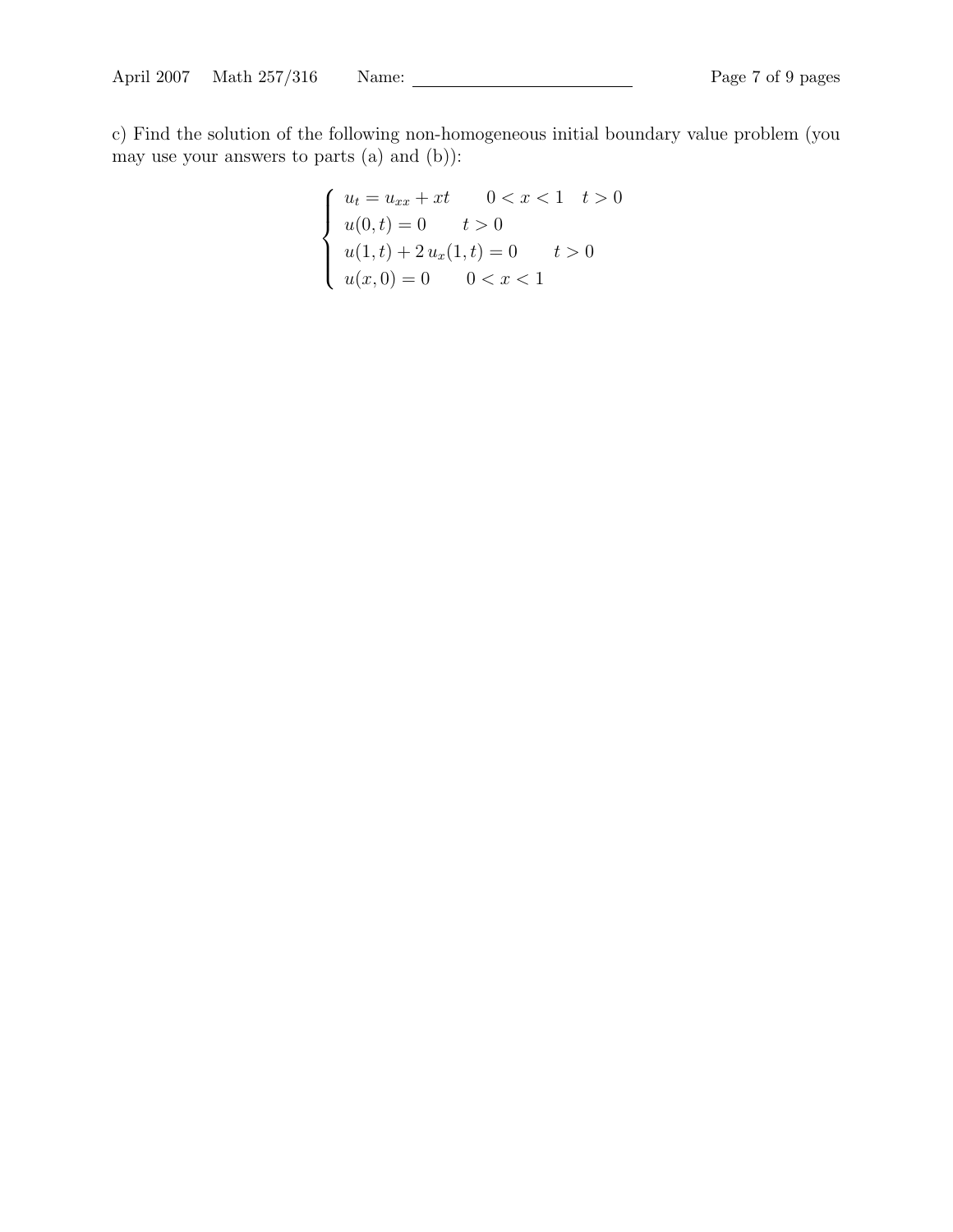[15] 5. Consider the wave equation  $u_{tt} = u_{xx}$  for an infinite string  $(x \text{ in } (-\infty, \infty))$  with initial conditions

$$
u(x, 0) = f(x),
$$
  $u_t(x, 0) = g(x).$ 

a) Write d'Alembert's formula for the solution  $u(x, t)$ .

b) Sketch the solution for  $t = 1$  and  $t = 2$ , and explain its behaviour as t increases when  $g(x) = 0$  and  $f(x)$  is given by the following graph: